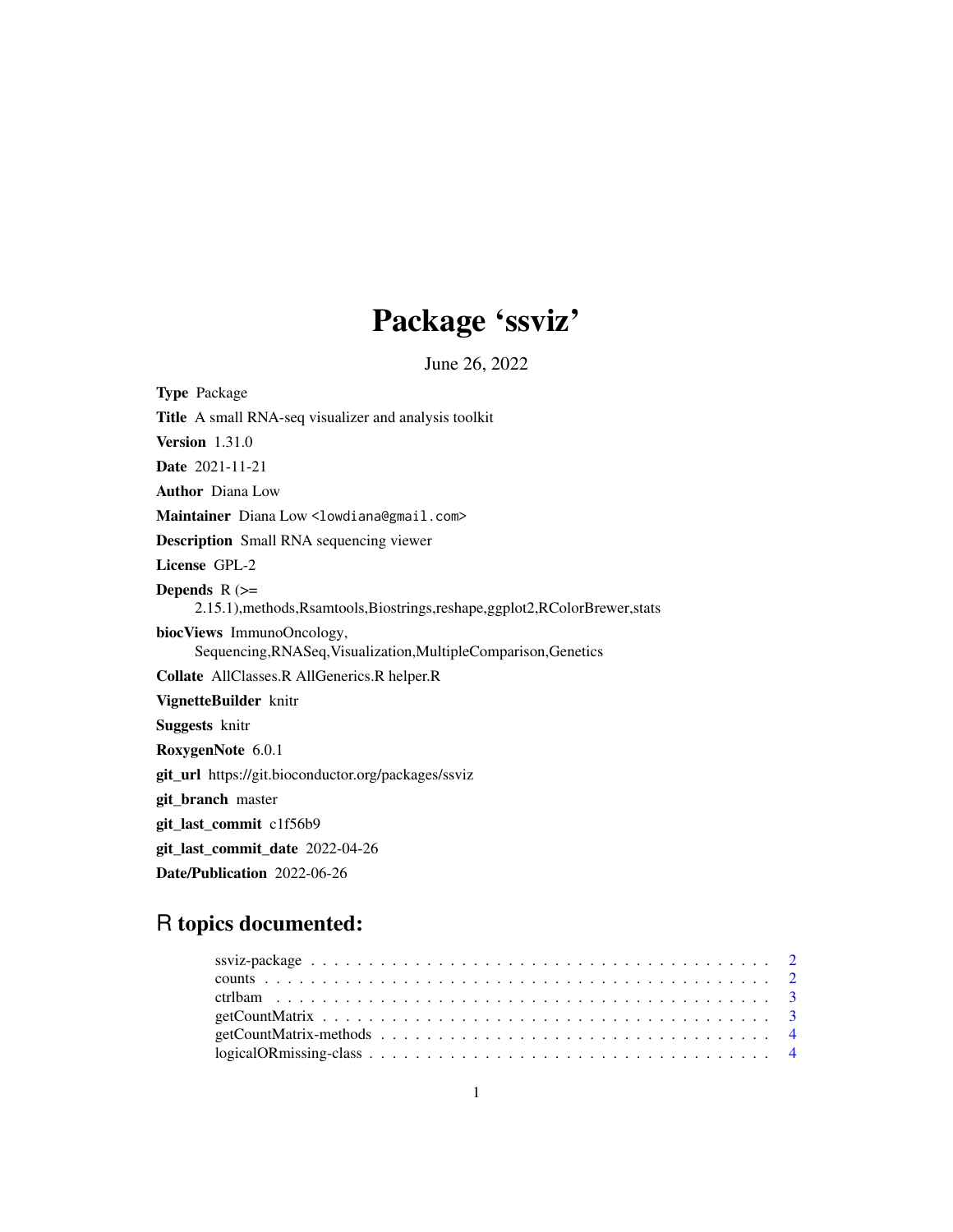#### <span id="page-1-0"></span> $2 \cos \theta$  counts

| - 5 |
|-----|
| 5   |
| 6   |
| 6   |
| 7   |
| 7   |
| 8   |
| 9   |
| -9  |
| -10 |
|     |
|     |
|     |
|     |
|     |
|     |
|     |
|     |

#### **Index** and the contract of the contract of the contract of the contract of the contract of the contract of the contract of the contract of the contract of the contract of the contract of the contract of the contract of th

ssviz-package *ssviz*

## Description

A package for short RNA seq visualization and quantification.

## Details

| Package: | ssviz      |
|----------|------------|
| Type:    | Package    |
| Version: | 0.99       |
| Date:    | 2014-05-08 |
| License: | $GPI - 2$  |

## Author(s)

Diana H.P. Low Maintainer: Diana Low <dlow@imcb.a-star.edu.sg>

counts *counts data*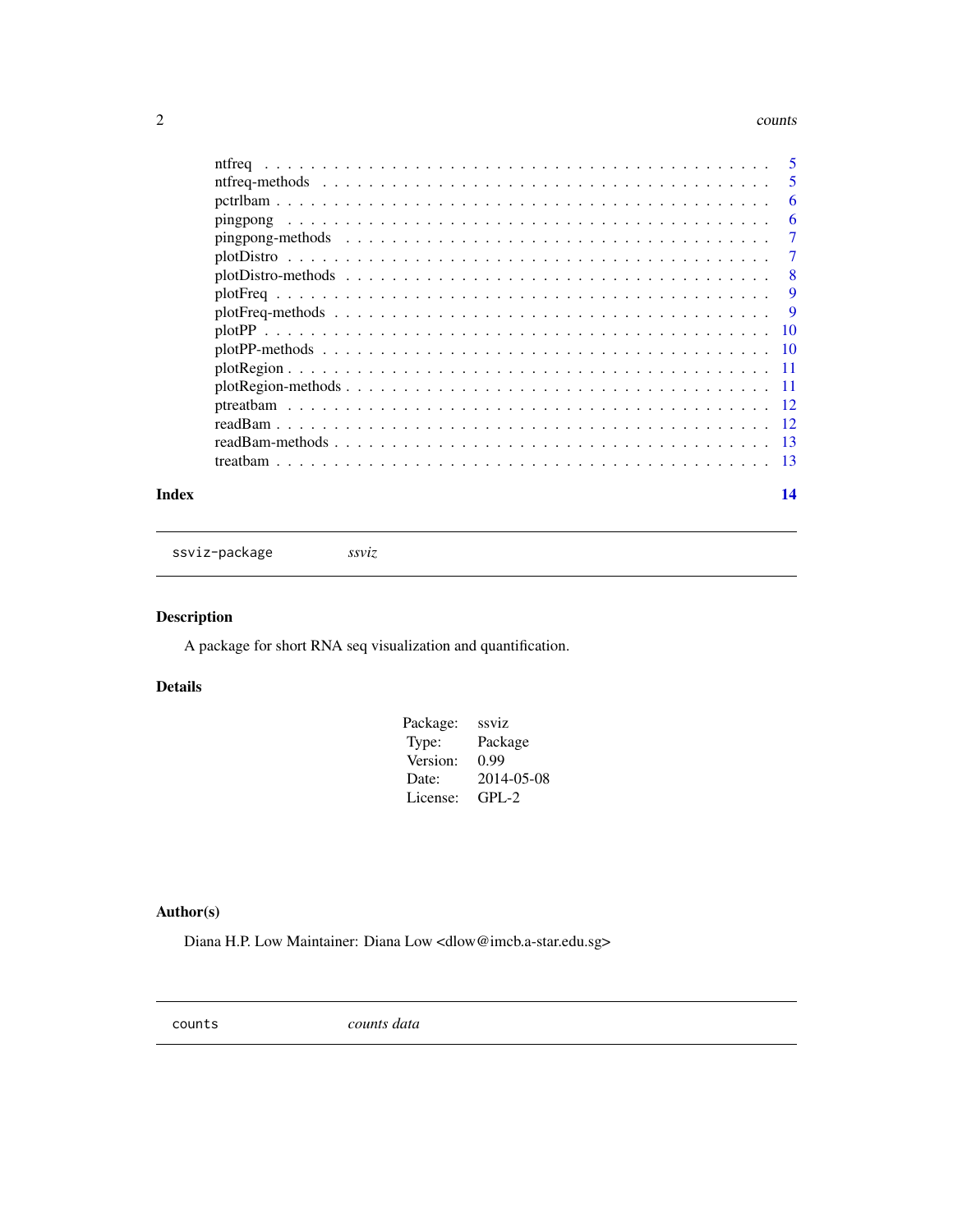#### <span id="page-2-0"></span>ctrlbam 3

## Description

counts is an example total read count for bam reads

## Usage

data(ssviz)

## Source

internal

|  | ctrlbam | ctrlbam data |  |  |
|--|---------|--------------|--|--|
|--|---------|--------------|--|--|

## Description

ctrlbam is an example control dataset from bam file read in with [readBam](#page-11-1)

## Usage

data(ssviz)

## Source

internal

getCountMatrix *getCountMatrix*

## Description

returns the bam data.frame with an additional column counts. Only relevant if the fasta file used for mapping input was previously collapsed via fastx\_toolkit to return a fasta read name in the format of readnumber-totalcounts

## Usage

getCountMatrix(bam\_file,pseudo=FALSE)

## Arguments

| bam file | An object of class DataFrame (from IRanges). Can be generated from readBam.                                  |
|----------|--------------------------------------------------------------------------------------------------------------|
| pseudo   | Logical. If TRUE, assume the reads in the bam file does not have a count record<br>and sets all counts to 1. |
|          |                                                                                                              |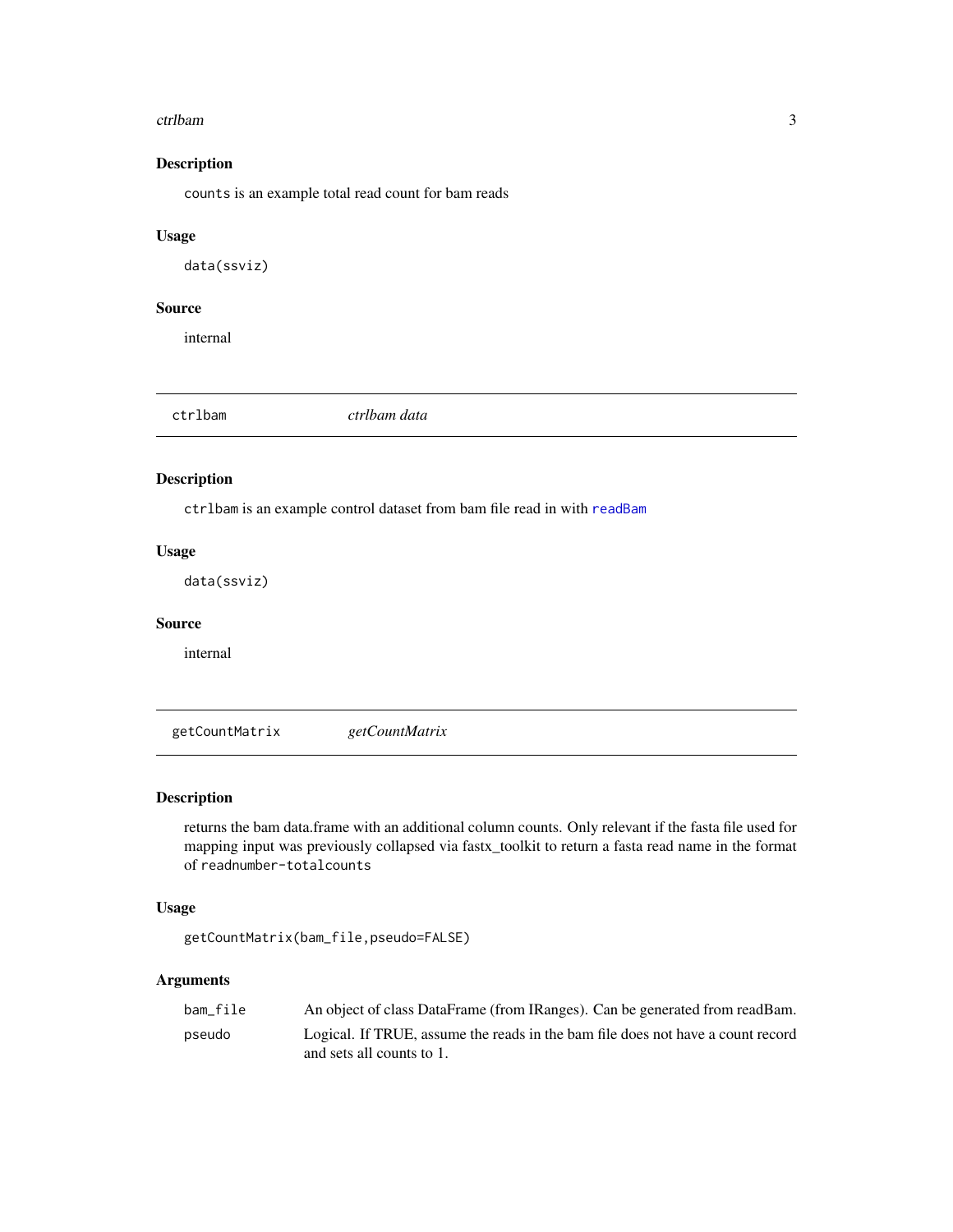## Value

An object of class data.frame having the values from the original bam file with an additional 'count' column.

## Author(s)

Diana H.P. Low

## See Also

[readBam](#page-11-1)

## Examples

data(ssviz) getCountMatrix(ctrlbam)

getCountMatrix-methods

*getCountMatrix*

## Description

returns the bam data.frame with an additional column counts. Only relevant if the fasta file used for mapping input was previously collapsed via fastx\_toolkit to return a fasta read name in the format of readnumber-totalcounts

## Methods

signature(object="DataFrame") Returns and object of class data.frame having the values from the original bam file with an additional 'count' column.

logicalORmissing-class

*Class* "logicalORmissing"

## Description

Class union of logical and missing object.

## Author(s)

Diana H.P. Low

### Examples

showClass("logicalORmissing")

<span id="page-3-0"></span>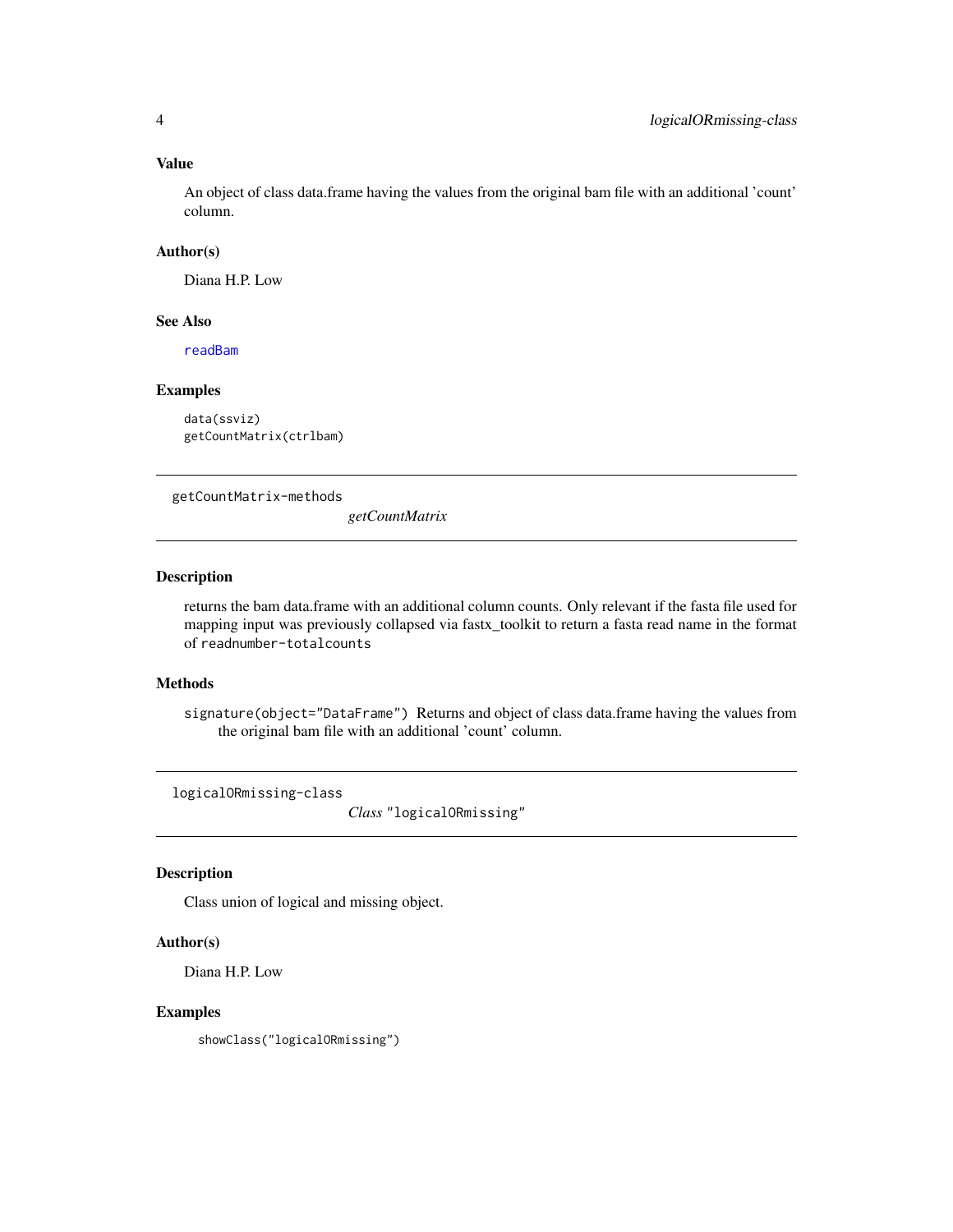<span id="page-4-1"></span><span id="page-4-0"></span>ntfreq *ntfreq*

## Description

Calculates nucleotide frequency of reads in bam file

## Usage

```
ntfreq(bam_file, ntlength, toRNA = TRUE, count_type = "total")
```
## Arguments

| bam_file   | An object of class data frame or DataFrame                                                                                                                                                                                                       |
|------------|--------------------------------------------------------------------------------------------------------------------------------------------------------------------------------------------------------------------------------------------------|
| ntlength   | An integer specifying the length of the sequence to quantify                                                                                                                                                                                     |
| toRNA      | A logical value on whether to translate the DNA sequence to RNA                                                                                                                                                                                  |
| count_type | A character string on how to count the nucleotides. Can be either "total" or<br>"unique". If total is selected, the function will look for the count column and<br>multiply the reads by its number of occurence when calculating the frequency. |

## Value

Returns a data.frame of the frequency of nucleotides (either A/C/G/T or A/C/G/U) at each position up to the specified ntlength

#### Author(s)

Diana H.P. Low

## Examples

data(ssviz) freq<-ntfreq(pctrlbam,ntlength=10)

ntfreq-methods *ntfreq*

## Description

Calculates nucleotide frequency of reads in bam file

#### Methods

ntfreq(bam\_file, ntlength, toRNA = TRUE, count\_type = "total") Returns a data frame of nucleotide frequences along length of sequence provided.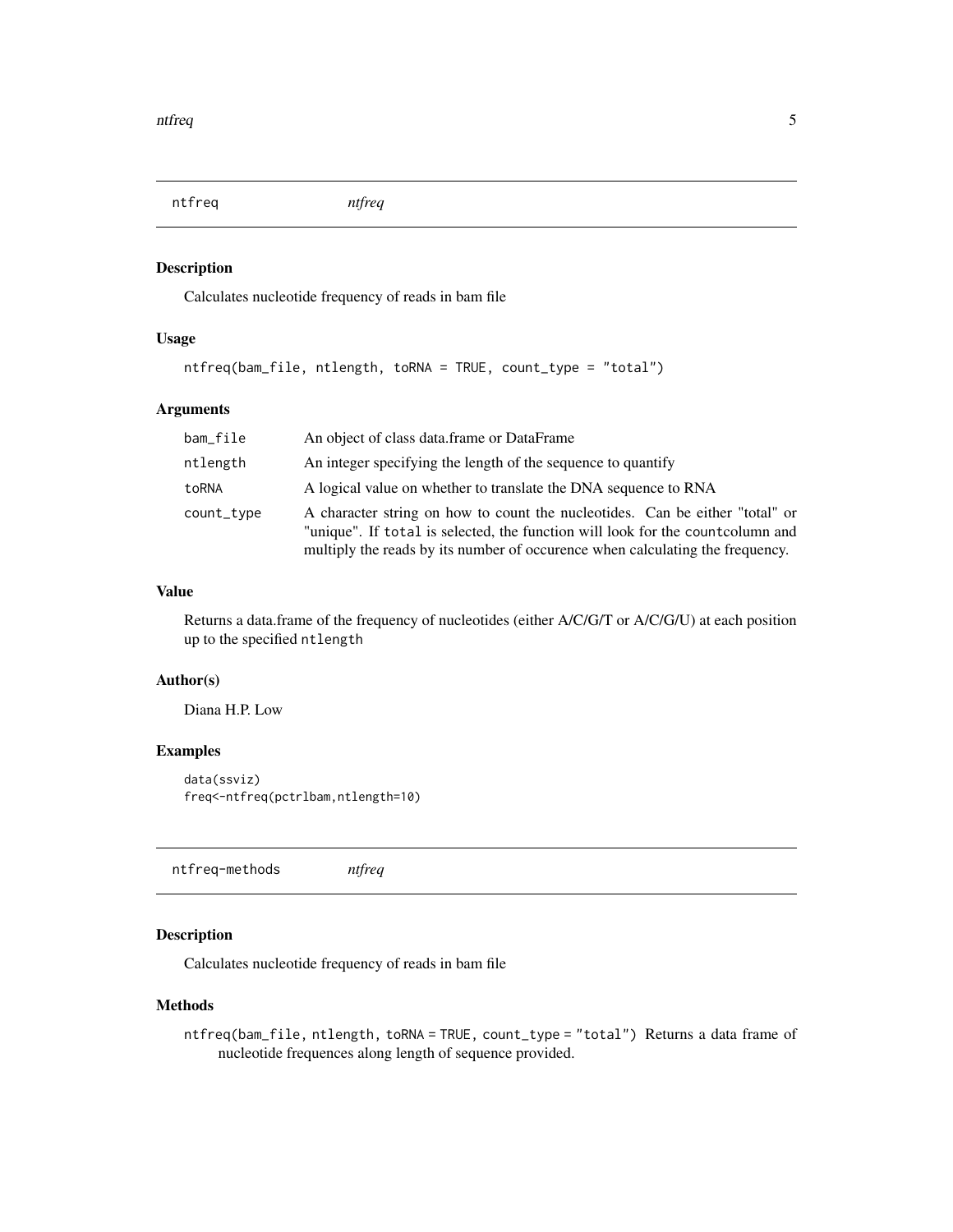<span id="page-5-0"></span>6 pingpong

## Author(s)

Diana H.P. Low

pctrlbam *pctrlbam data*

## Description

pctrlbam is an example control dataset from bam file read in with [readBam](#page-11-1)

### Usage

data(ssviz)

#### Source

internal

<span id="page-5-1"></span>pingpong *pingpong*

## Description

piRNA ping-pong analysis of complementary sequences

## Usage

pingpong(bam\_file)

## Arguments

bam\_file An object of class data.frame or DataFrame

## Details

The ping-pong mechanism is a proposed method for the amplification of primary piRNAs, which leads to the production of new primary piRNAs from their precursor transcripts, which eventually amplifies the pool of both primary and secondary piRNAs. This positive feedback loop is a secondary biogenesis mechanism that requires complementary transcripts to a pre-existing pool of piRNAs.

## Value

This function returns a data.frame object with frequency of overlapping complementary piRNAs.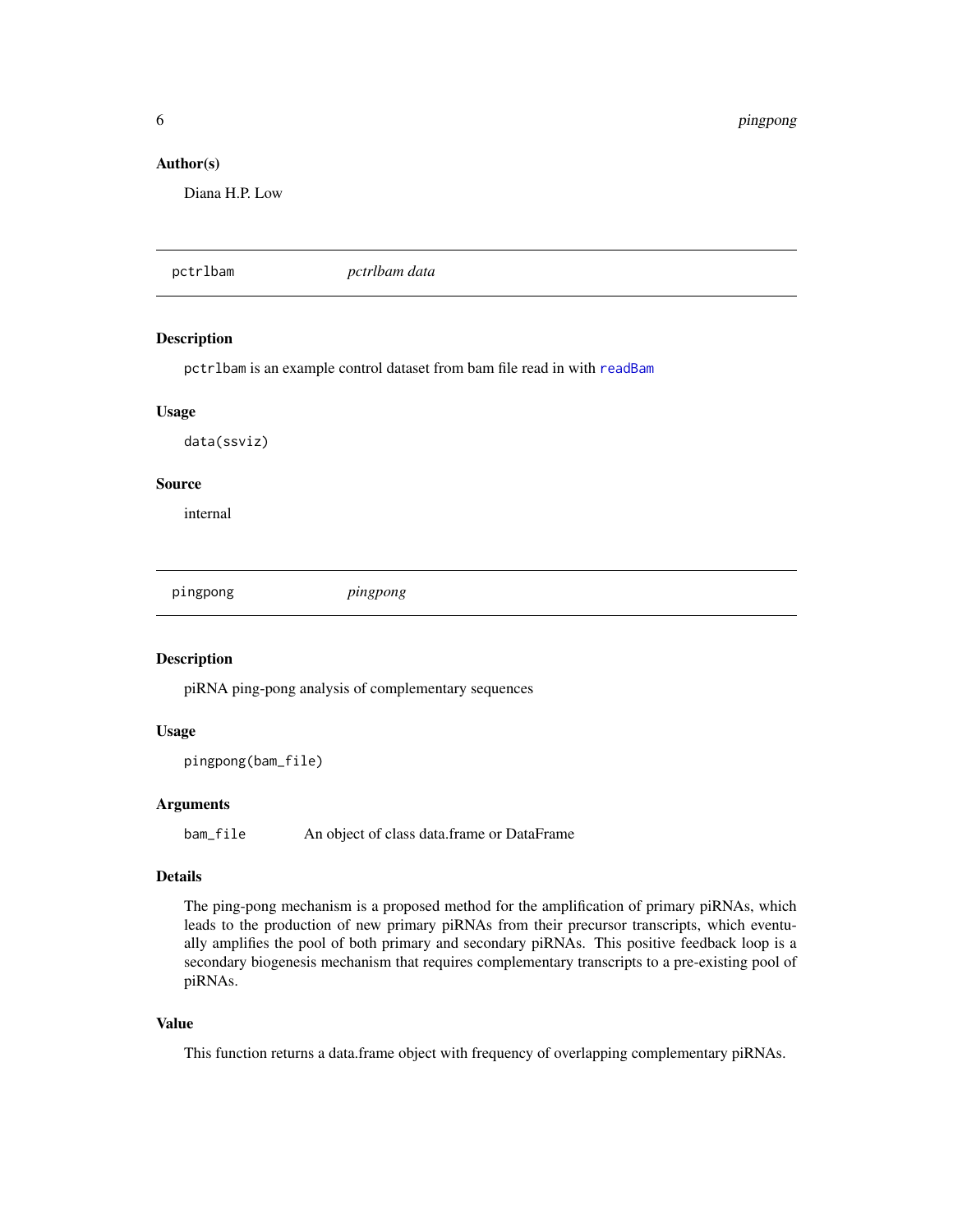## <span id="page-6-0"></span>pingpong-methods 7

## Author(s)

Diana H.P. Low

## References

Brennecke J. et al. Cell 128, 1089-1103, March 23, 2007

## Examples

data(ssviz) pp<-pingpong(pctrlbam)

pingpong-methods *pingpong*

## Description

piRNA ping-pong analysis of complementary sequences

#### Methods

pingpong(bam\_file) Returns a data.frame object with frequency of overlapping complementary piRNAs.

## Author(s)

Diana H.P. Low

plotDistro *plotDistro*

## Description

Plots distribution of reads in the bam file based on length, direction (strand) or location (rname)

#### Usage

```
plotDistro(bamlist, type = "qwidth", samplenames = NULL, unique = FALSE, ncounts = NULL, norm = FALSE, yn
```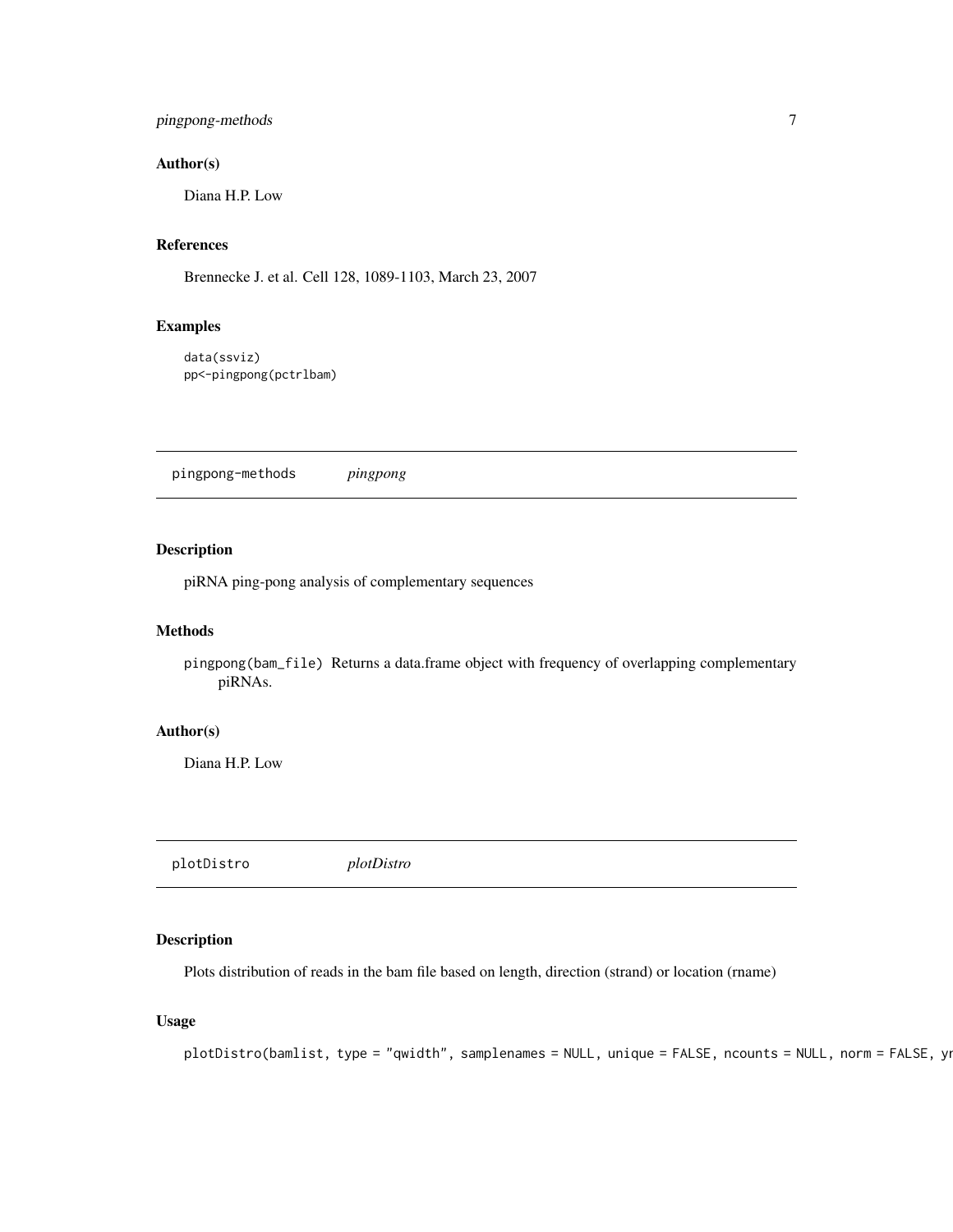## <span id="page-7-0"></span>Arguments

| bamlist     | An object of type list, giving a list of bam files. If you only have 1 file, use<br>list(bam_file)                                                                            |
|-------------|-------------------------------------------------------------------------------------------------------------------------------------------------------------------------------|
| type        | An object of type character. Can be qwidth, rname or strand. In theory, any<br>column property existing in the bam file can be used, but these 3 would be most<br>meaningful. |
| samplenames | Labels for the plot.                                                                                                                                                          |
| unique      | Logical value to use unique reads (TRUE) or all reads (FALSE)                                                                                                                 |
| ncounts     | Number of total counts in the bam file, used if unique is set to FALSE.                                                                                                       |
| norm        | Logical value to determine if plot will be normalised.                                                                                                                        |
| yname       | y axis label.                                                                                                                                                                 |

## Author(s)

Diana H.P. Low

## Examples

```
data(ssviz)
plotDistro(list(ctrlbam))
```
plotDistro-methods *plotDistro*

## Description

Plots distribution of reads in the bam file based on length, direction (strand) or location (rname)

## Methods

```
plotDistro(bamlist, type = "qwidth", samplenames = NULL, unique = FALSE, ncounts = 1e+06, norm = FALSE, yna
    Returns a distribution plot.
```
## Author(s)

Diana H.P. Low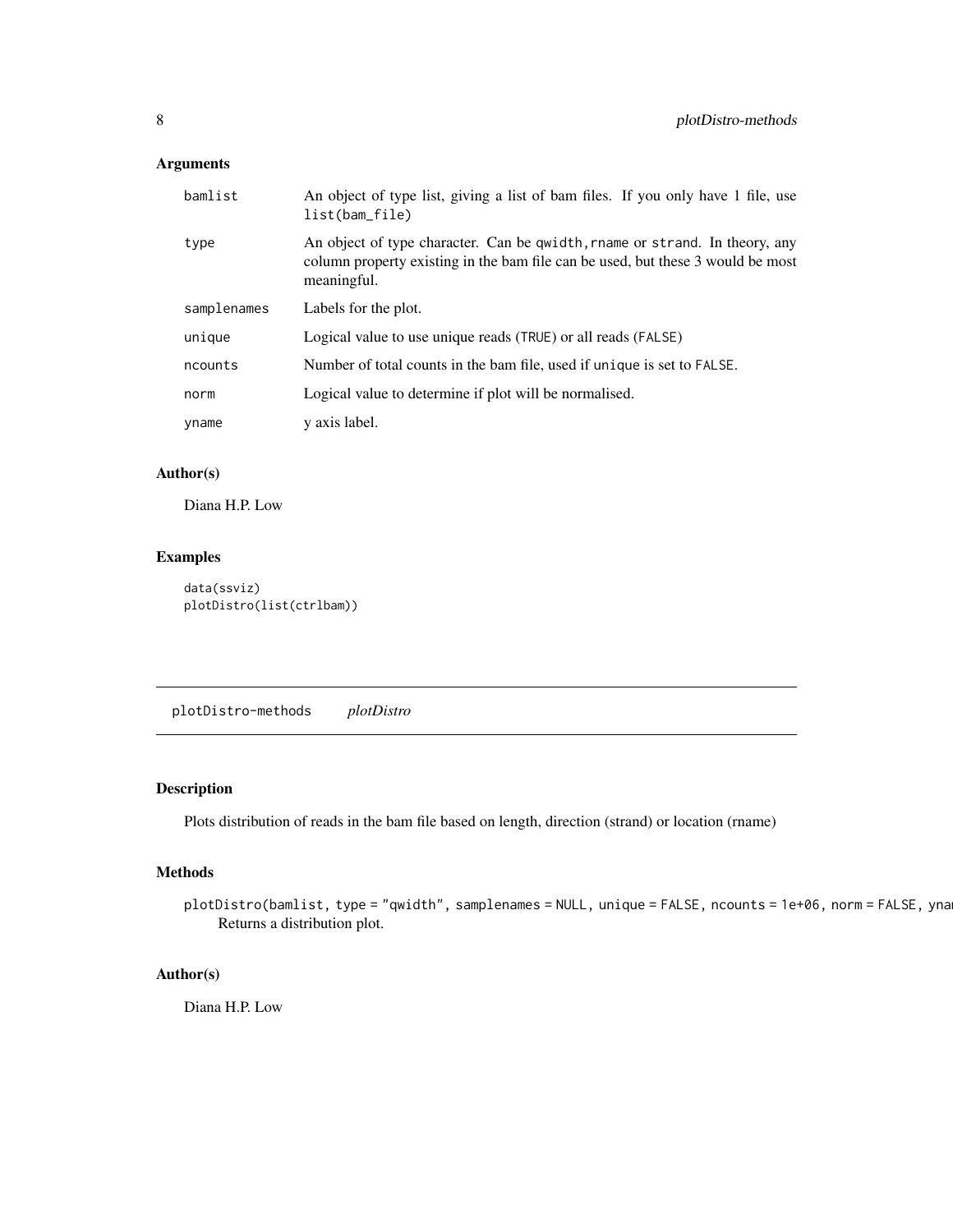<span id="page-8-0"></span>plotFreq *plotFreq*

## Description

Plots nucleotide frequency generated by [ntfreq](#page-4-1)

## Usage

```
plotFreq(freqvector, percentage = TRUE)
```
## Arguments

| freqvector | data. frame object generated by ntfreq                        |
|------------|---------------------------------------------------------------|
| percentage | Logical value to represent y-axis as percentage or frequency. |

## Author(s)

Diana H.P. Low

## See Also

[ntfreq](#page-4-1)

## Examples

```
data(ssviz)
freq<-ntfreq(pctrlbam,ntlength=10)
plotFreq(freq)
```
plotFreq-methods *plotFreq*

## Description

Plots nucleotide frequency generated by [ntfreq](#page-4-1)

## Methods

plotFreq(freqvector, percentage = TRUE) Returns a frequency bar plot.

## Author(s)

Diana H.P. Low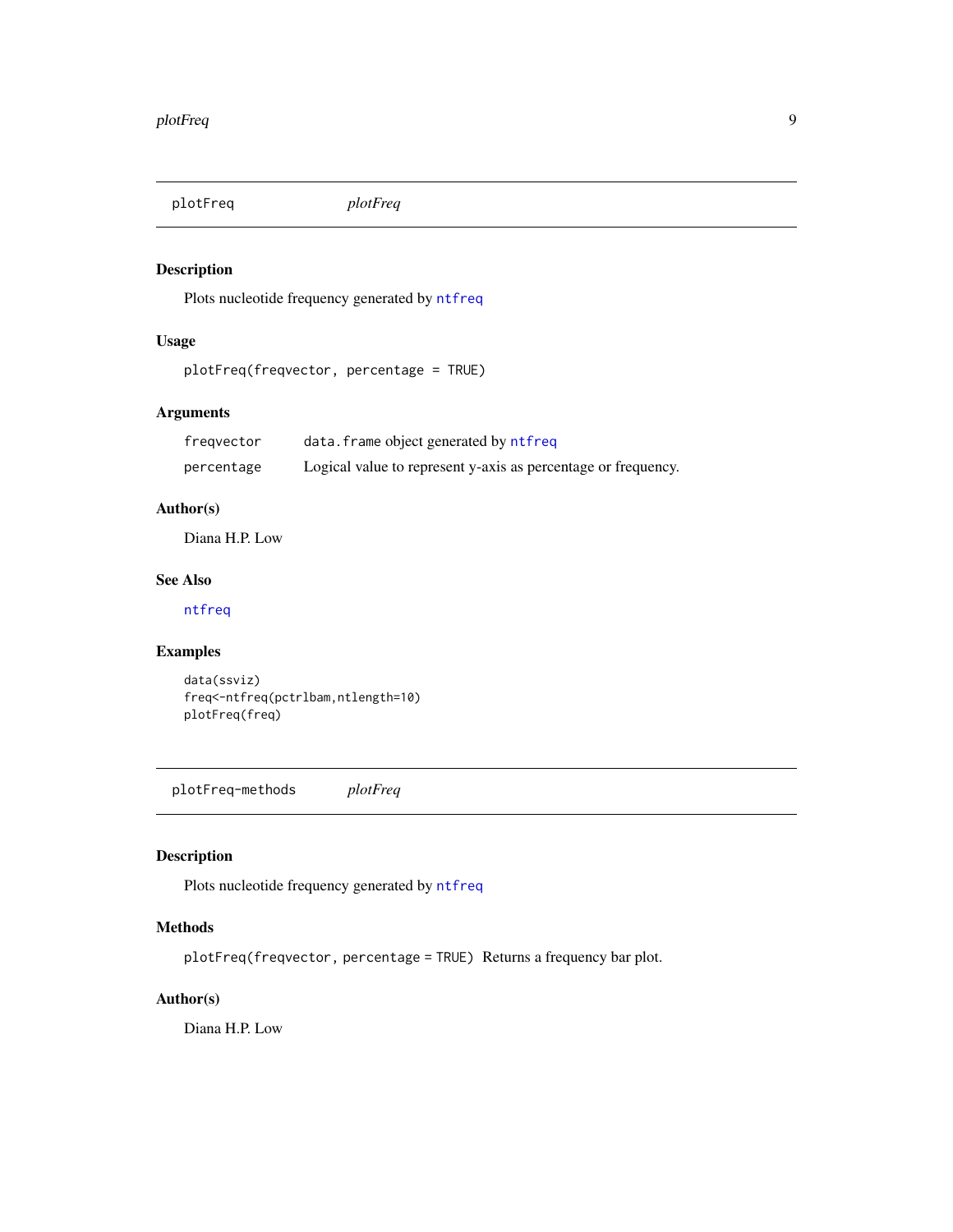<span id="page-9-0"></span>plotPP *plotPP*

## Description

Plots the ping-pong frequency of piRNA amplification

## Usage

```
plotPP(pout, samplenames = NULL)
```
## Arguments

| pout        | An object of type data. frame generated by pingpong |
|-------------|-----------------------------------------------------|
| samplenames | An object of type character for sample labels.      |

## Author(s)

Diana H.P. Low

## References

Brennecke J. et al. Cell 128, 1089-1103, March 23, 2007

### See Also

[pingpong](#page-5-1)

## Examples

```
data(ssviz)
pp<-pingpong(pctrlbam)
plotPP(list(pp))
```
plotPP-methods *plotPP*

## Description

Plots the ping-pong frequency of piRNA amplification

#### Methods

plotPP(pout, samplenames = NULL) Returns the pingpong amplification plot.

## Author(s)

Diana H.P. Low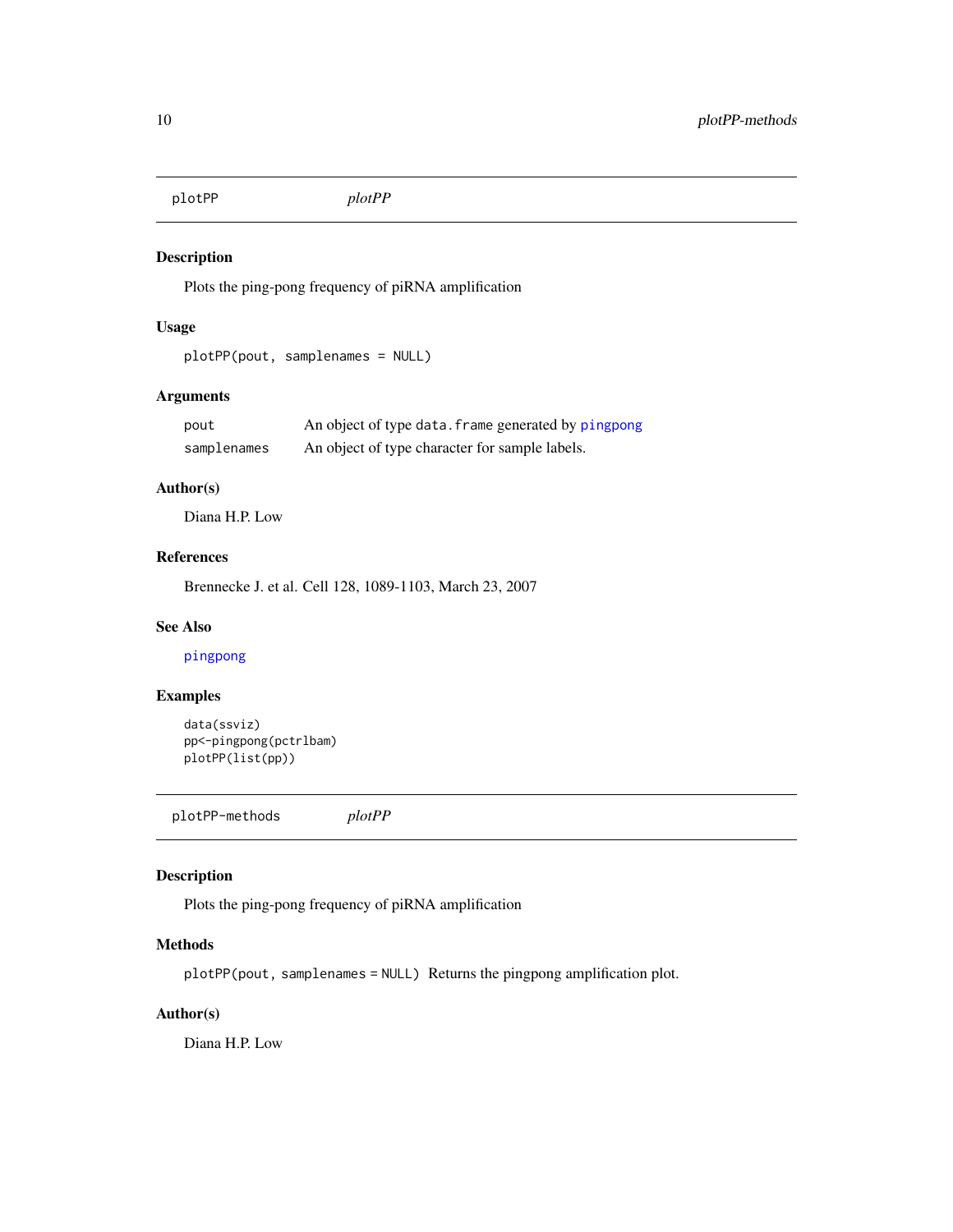<span id="page-10-0"></span>

## Description

Plots the read density given a chromosome region.

## Usage

```
plotRegion(bamlist, region, howsmooth = 2, ncounts = NULL, samplenames = NULL)
```
## Arguments

| bamlist     | An object of type list, giving a list of bam files. If you only have 1 file, use<br>list(bam_file) |
|-------------|----------------------------------------------------------------------------------------------------|
| region      | An object of type character defining the region to plot. Eg. chr1:1000-2000                        |
| howsmooth   | Numeric value controlling smoothness of the plot.                                                  |
| ncounts     | Total number of reads for plot normalization.                                                      |
| samplenames | Sample names                                                                                       |

#### Value

Returns the x and y components of the region's reads and plots the density.

### Author(s)

Diana H.P. Low

## Examples

```
data(ssviz)
region<-'chr1:3015526-3080526'
plotRegion(list(ctrlbam), region=region)
```
plotRegion-methods *plotRegion*

## Description

Plots the read density given a chromosome region.

#### Methods

plotRegion(bamlist, region, howsmooth = 2, ncounts = NULL, samplenames = NULL) Returns the x and y components of the region's reads and plots the density.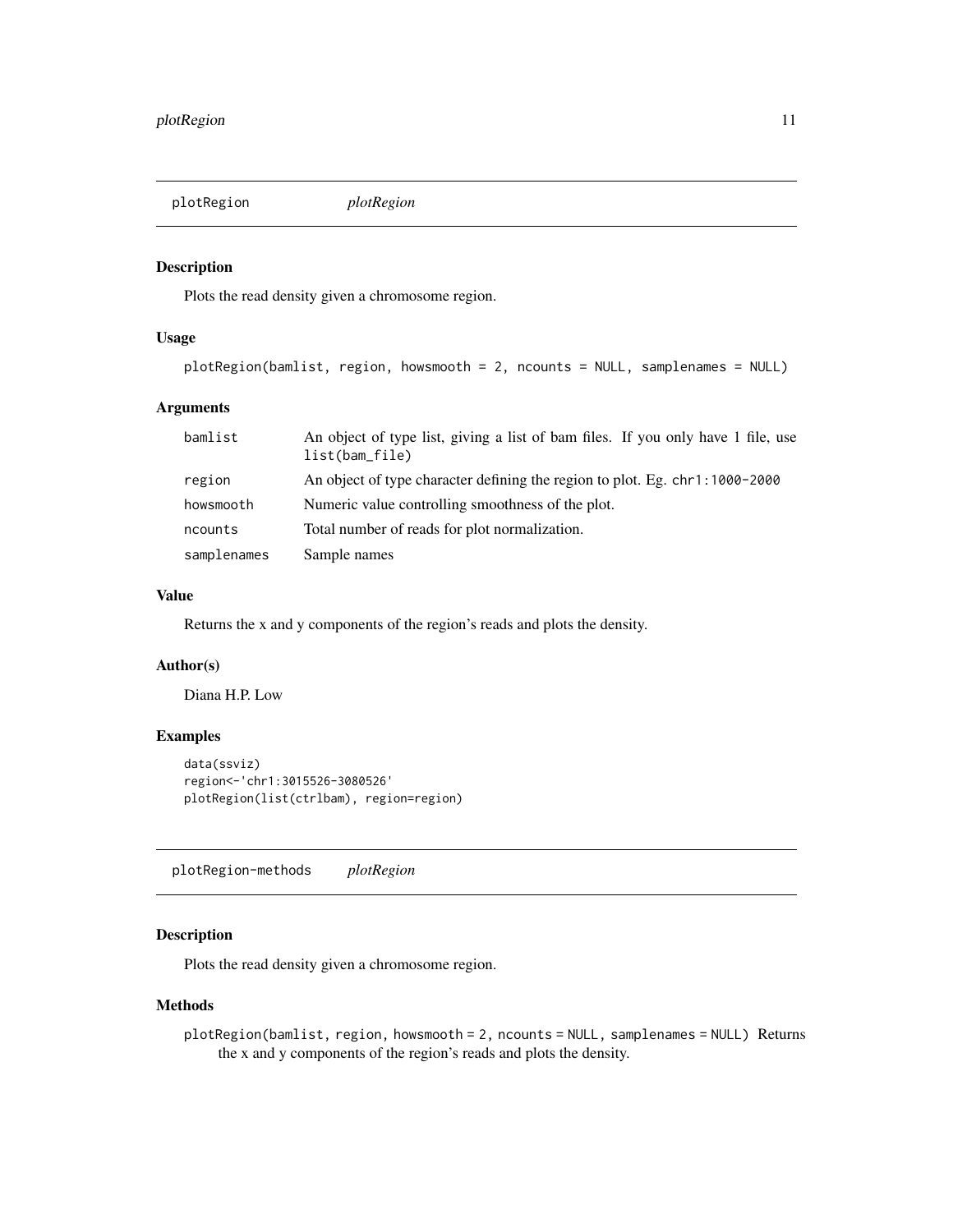<span id="page-11-0"></span>12 readBam

## Author(s)

Diana H.P. Low

ptreatbam *ptreatbam data*

## Description

ptreatbam is an example treatment dataset from bam file read in with [readBam](#page-11-1)

## Usage

data(ssviz)

## Source

internal

<span id="page-11-1"></span>readBam *readBam*

## Description

Reads a bam file through RSamtools, and converts it into a data frame of class DataFrame

## Usage

readBam(file\_name, tags = character(0))

## Arguments

| file_name | Character string of bam file location                                         |  |
|-----------|-------------------------------------------------------------------------------|--|
| tags      | Bam tags to import into the data frame. By default it only takes the standard |  |
|           | values if none are given.                                                     |  |

## Details

This function formalizes what had been described in the RSamtools documentation and makes it easier to compute the downstream functions in this package.

## Value

Returns the bam file contents in a readable dataframe format.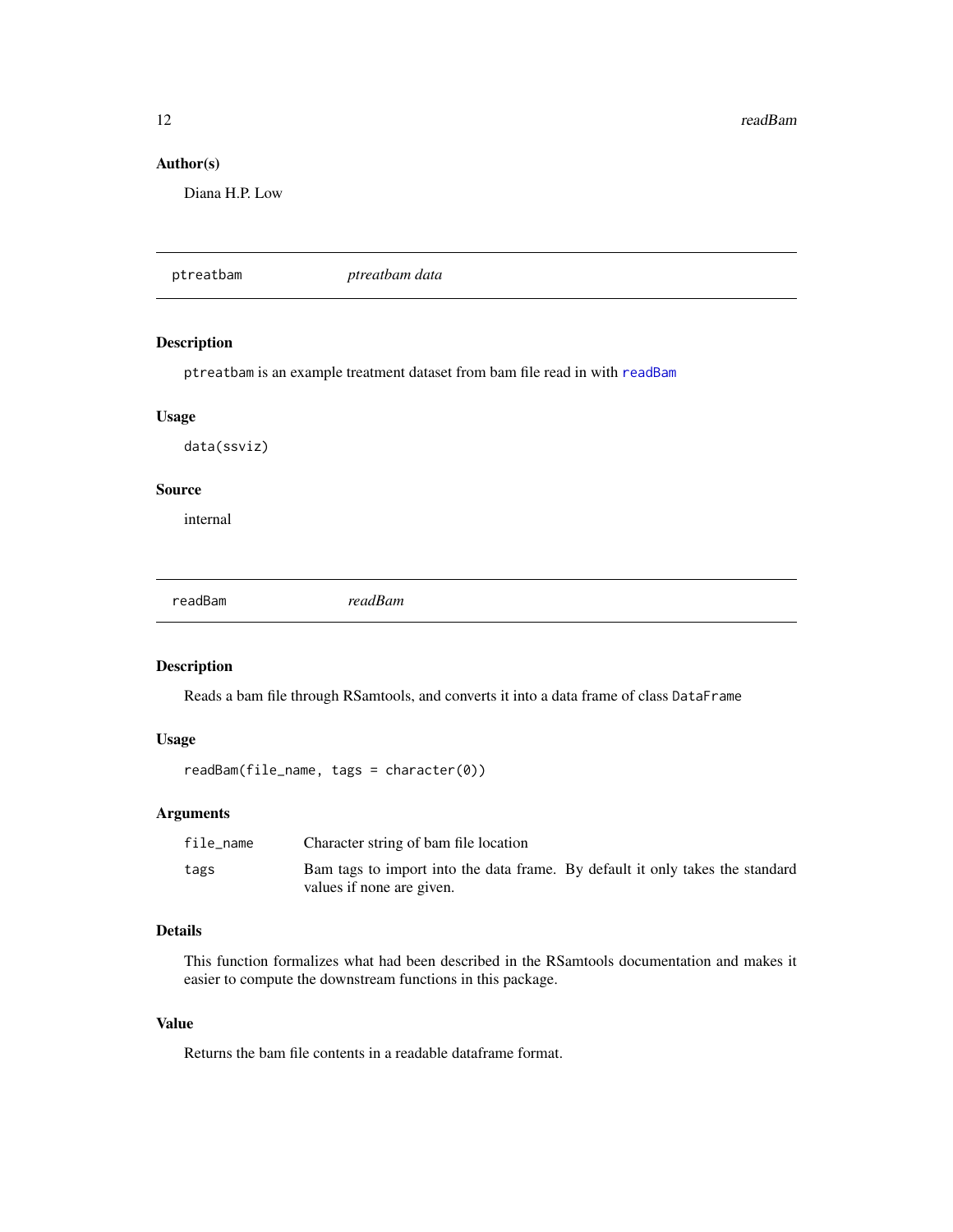## <span id="page-12-0"></span>readBam-methods 13

## Author(s)

Diana H.P. Low

## References

RSamtools package

#### Examples

```
bam.files <- dir(system.file("extdata", package = "ssviz"), full = TRUE, patt = "bam$")
ctrlbam <- readBam(bam.files[1])
```
readBam-methods *readBam*

## Description

Reads a bam file through RSamtools, and converts it into a data frame of class DataFrame

#### Methods

readBam(bam\_file, tags = character(0)) Returns the bam file contents in a readable dataframe format.

## Author(s)

Diana H.P. Low

treatbam *treatbam data*

## Description

treatbam is an example treatment dataset from bam file read in with [readBam](#page-11-1)

#### Usage

data(ssviz)

#### Source

internal